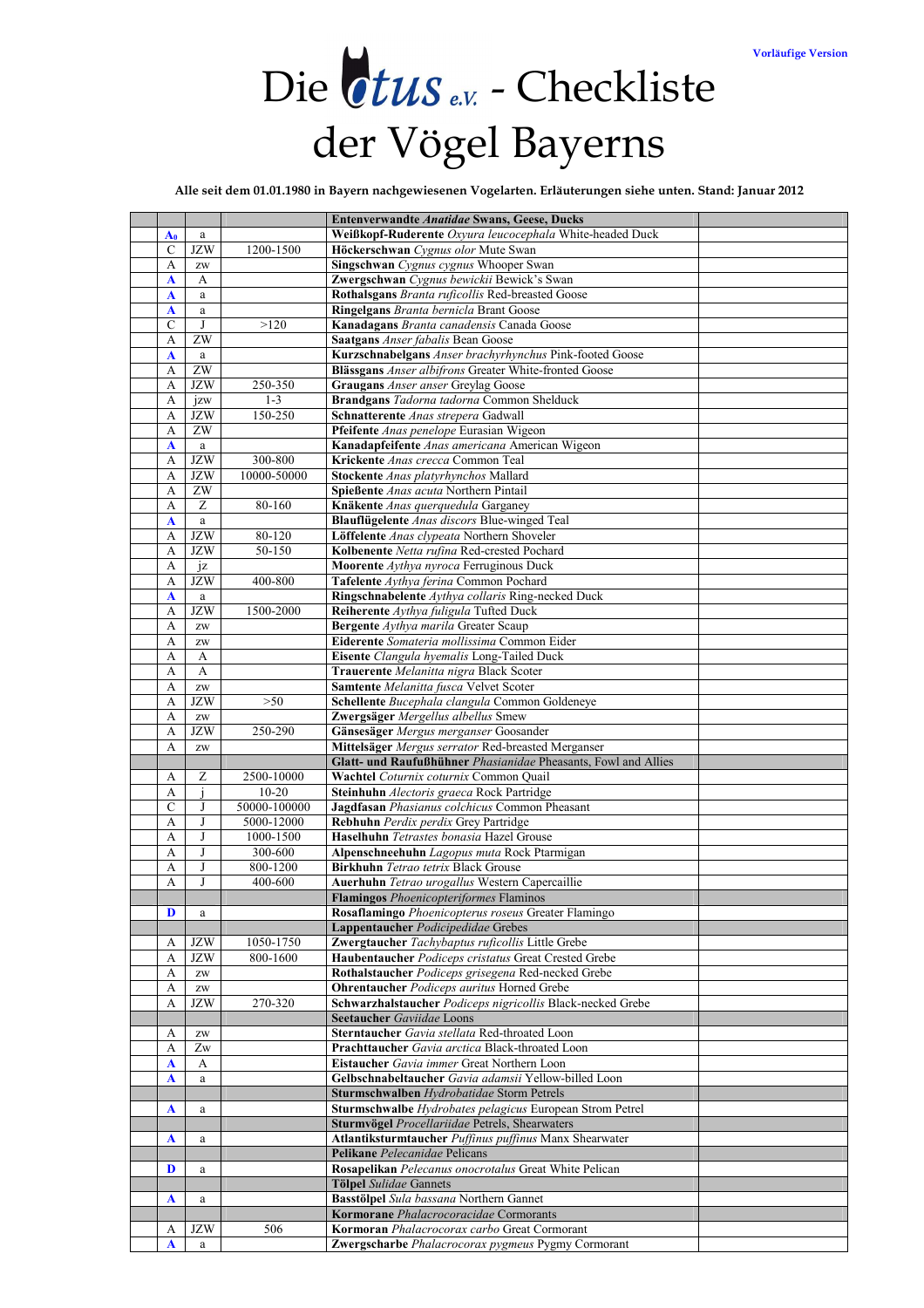|              |                                                       |                | Ibisse Threskiornithidae Ibises, Spoonbills                                                        |  |
|--------------|-------------------------------------------------------|----------------|----------------------------------------------------------------------------------------------------|--|
|              | A                                                     |                | Sichler Plegadis falcinellus Glossy Ibis                                                           |  |
| A            |                                                       |                |                                                                                                    |  |
| A            | A                                                     |                | Löffler Platalea leucorodia Eurasian Spoonbill                                                     |  |
|              |                                                       |                | Reiher Ardeidae Bitterns, Herons                                                                   |  |
| А            | $\overline{1}$ zw                                     | $5 - 10$       | Rohrdommel Botaurus stellaris Euasian Bittern                                                      |  |
| А            | z                                                     | >30            | Zwergdommel Ixobrychus minutus Little Bittern                                                      |  |
| А            | Z                                                     | 15             | Nachtreiher Nycticorax nycticorax Black-crowned Night Heron                                        |  |
| $\mathbf A$  | A                                                     |                | Rallenreiher Ardeola ralloides Squacco Heron                                                       |  |
|              |                                                       |                | Kuhreiher Bubulcus ibis Cattle Egret                                                               |  |
| A            | $\rm{a}$                                              |                |                                                                                                    |  |
| А            | <b>JZW</b>                                            |                | Silberreiher Casmerodius albus Great Egret                                                         |  |
| А            | <b>JZW</b>                                            | 2377           | Graureiher Ardea cinerea Grey Heron                                                                |  |
| А            | $\mathbf{Z}% ^{T}=\mathbf{Z}^{T}\times\mathbf{Z}^{T}$ | $4 - 6$        | Purpurreiher Ardea purpurea Purple Heron                                                           |  |
| A            | $\mathbf{Z}% ^{T}=\mathbf{Z}^{T}\times\mathbf{Z}^{T}$ |                | Seidenreiher Egretta garzetta Little Egret                                                         |  |
|              |                                                       |                | Störche Ciconiidae Storks                                                                          |  |
| А            | Ζ                                                     | 60-70          | Schwarzstorch Ciconia nigra Black Stork                                                            |  |
| A            | JZw                                                   | 143            | Weißstorch Ciconia ciconia White Stork                                                             |  |
|              |                                                       |                |                                                                                                    |  |
|              |                                                       |                | <b>Fischadler</b> Pandionidae Ospreys                                                              |  |
| А            | Z                                                     | $\overline{4}$ | Fischadler Pandion haliaetus Osprey                                                                |  |
|              |                                                       |                | Habichtverwandte Accipitridae Kites, Hawks, Eagles                                                 |  |
| $A_0$        | a                                                     |                | Schmutzgeier Neophron percnopterus Egyptian Vulture                                                |  |
| А            | Z                                                     | 700-1000       | Wespenbussard Pernis apivorus European Honey Buzzard                                               |  |
| A            | A                                                     |                | Schlangenadler Circaetus gallicus Short-toed Snake Eagle                                           |  |
| $\mathbf A$  | A                                                     |                | Gänsegeier Gyps fulvus Eurasian Giffon Vulture                                                     |  |
|              |                                                       |                |                                                                                                    |  |
| A            | $\mathbf a$                                           |                | Schelladler Aquila clanga Greater Spotted Eagle                                                    |  |
| $\mathbf{A}$ | $\mathbf{a}$                                          |                | Schreiadler Aquila pomarina Lesser Spotted Eagle                                                   |  |
| A            | $\rm{a}$                                              |                | Zwergadler Aquila pennata Booted Eagle                                                             |  |
| А            | J                                                     | $42 - 43$      | Steinadler Aquila chrysaetos Golden Eagle                                                          |  |
| A            | $\mathbf{a}$                                          |                | Steppenweihe Circus macrourus Pallid Harrier                                                       |  |
| А            | ZW                                                    |                | Kornweihe Circus cvaneus Northern Harrier                                                          |  |
|              |                                                       |                |                                                                                                    |  |
| A            | $\boldsymbol{Z}$                                      | 102            | Wiesenweihe Circus pygargus Montagu's Harrier                                                      |  |
| A            | $\overline{z}$                                        | $250 - 350$    | Rohrweihe Circus aeruginosus Western Marsh-Harrier                                                 |  |
| А            | $\rm JZW$                                             | 1000-1800      | Habicht Accipiter gentilis Northern Goshawk                                                        |  |
| А            | <b>JZW</b>                                            | 1500-3500      | <b>Sperber</b> <i>Accipiter nisus</i> Eurasian Sparrowhawk                                         |  |
| A            | $\rm JZw$                                             | 500-700        | Rotmilan Milvus milvus Red Kite                                                                    |  |
| А            | $\overline{z}$                                        | 300-400        | Schwarzmilan Milvus migrans Black Kite                                                             |  |
| А            | jzw                                                   | $2 - 3$        | Seeadler Haliaeetus albicilla White-tailed Eagle                                                   |  |
|              |                                                       |                |                                                                                                    |  |
| А            | A                                                     |                | Raufußbussard Buteo lagopus Roughleg                                                               |  |
| А            | <b>JZW</b>                                            | 5000-10000     | Mäusebussard Buteo buteo Common Buzzard                                                            |  |
| $\mathbf A$  | a                                                     |                | Adlerbussard Buteo rufinus Long-legged Buzzard                                                     |  |
|              |                                                       |                | Falken Falconidae Falcons                                                                          |  |
| А            | $\mathbf{Z}\mathbf{W}$                                |                | Merlin Falco columbarius Merlin                                                                    |  |
| А            | $\mathbf{Z}% ^{T}=\mathbf{Z}^{T}\times\mathbf{Z}^{T}$ |                | Rotfußfalke Falco vespertinus Red-footed Falcon                                                    |  |
| А            | Z                                                     | 500-800        | Baumfalke Falco subbuteo Eurasian Hobby                                                            |  |
|              | <b>JZW</b>                                            |                |                                                                                                    |  |
| A            |                                                       | 130-150        | Wanderfalke Falco peregrinus Peregrine Falcon                                                      |  |
| A            | $\rm{a}$                                              |                | Würgfalke Falco cherrug Saker Falcon                                                               |  |
| A            | <b>JZW</b>                                            | 10000-20000    | Turmfalke Falco tinnunculus Common Kestrel                                                         |  |
|              |                                                       |                | <b>Kraniche</b> Gruidae Cranes                                                                     |  |
| А            | Ζ                                                     |                | Kranich Grus grus Common Crane                                                                     |  |
|              |                                                       |                | Trappen Otididae Bustards                                                                          |  |
|              |                                                       |                | <b>Großtrappe Otis tarda Great Bustard</b>                                                         |  |
| $A_0$        | $\mathbf{a}$                                          |                |                                                                                                    |  |
|              |                                                       |                | Rallen Rallidae Rails, Crakes, Coots                                                               |  |
| А            | <b>JZW</b>                                            | 600-1500       |                                                                                                    |  |
| A            | Ζ                                                     |                | Wasserralle Rallus aquaticus Water Rail                                                            |  |
| А            |                                                       | 164            | Wachtelkönig Crex crex Corn Crake                                                                  |  |
|              | Z                                                     | 50-100         |                                                                                                    |  |
| $\mathbf A$  | A                                                     |                | Tüpfelsumpfhuhn Porzana porzana Spotted Crake                                                      |  |
|              |                                                       |                | Kleines Sumpfhuhn Porzana parva Little Crake                                                       |  |
| $A_0$        | a                                                     |                | Zwergsumpfhuhn Porzana pusilla Baillon's Crake                                                     |  |
| А            | <b>JZW</b>                                            | 8000-12000     | Teichhuhn Gallinula chloropus Common Moorhen                                                       |  |
| А            | <b>JZW</b>                                            | 8000-40000     | Blässhuhn Fulica atra Eurasian Coot                                                                |  |
|              |                                                       |                | <b>Triele</b> Burhinidae Stone-curlews                                                             |  |
| A            | $\mathbf{a}$                                          |                | Triel Burhinus oedicnemus Eurasian Stone-curlew                                                    |  |
|              |                                                       |                | Austernfischer Haematopodidae Oystercatcher                                                        |  |
| А            | A                                                     |                |                                                                                                    |  |
|              |                                                       |                | Austernfischer Haematopus ostralegus Eurasian Oystercatcher                                        |  |
|              |                                                       |                | Säbelschnäblerverwandte Recurvirostridae Stilts, Avocets                                           |  |
| A            | A                                                     |                | Stelzenläufer Himantopus himantopus Black-winged Stilt                                             |  |
| A            | A                                                     |                | Säbelschnäbler Recurvirostra avosetta Pied Avocet                                                  |  |
|              |                                                       |                | Regenpfeiferverwandte Charadriidae Plovers                                                         |  |
| А            | $\mathbf{Z}% ^{T}=\mathbf{Z}^{T}\times\mathbf{Z}^{T}$ |                | Kiebitzregenpfeifer Pluvialis squatarola Grey Plover                                               |  |
| A            | Z                                                     |                | Goldregenpfeifer Pluvialis apricaria European Golden Plover                                        |  |
| A            |                                                       |                |                                                                                                    |  |
|              | a                                                     |                | Tundra-Goldregenpfeifer Pluvialis fulva Pacific Golden Plover                                      |  |
| А            | $\rm JZw$                                             | 5000-12000     | Kiebitz Vanellus vanellus Northern Lapwing                                                         |  |
| A            | A                                                     |                | Steppenkiebitz Vanellus gregarius Sociable Lapwing                                                 |  |
| А            | $\overline{z}$                                        | 400-600        | Flussregenpfeifer Charadrius dubius Little Ringed Plover                                           |  |
| A            | $\overline{z}$                                        |                | Sandregenpfeifer Charadrius hiaticula Common Ringed Plover                                         |  |
| A            | A                                                     |                | Seeregenpfeifer Charadrius alexandrinus Kentish Plover                                             |  |
| A            | $\mathbf{Z}% ^{T}=\mathbf{Z}^{T}\times\mathbf{Z}^{T}$ |                | Mornellregenpfeifer Charadrius morinellus Eurasian Dotterel                                        |  |
|              |                                                       |                |                                                                                                    |  |
|              |                                                       |                | Schnepfenverwandte Scolopacidae Sandpipers, Snipes                                                 |  |
| А            | z                                                     |                | Regenbrachvogel Numenius phaeopus Whimbrel                                                         |  |
| А            | <b>JZW</b>                                            | 553            | Großer Brachvogel Numenius arquata Eurasian Curlew                                                 |  |
| A<br>А       | Ζ<br>$\bar{z}$                                        | 53             | Uferschnepfe Limosa limosa Black-tailed Godwit<br>Pfuhlschnepfe Limosa lapponica Bar-tailed Godwit |  |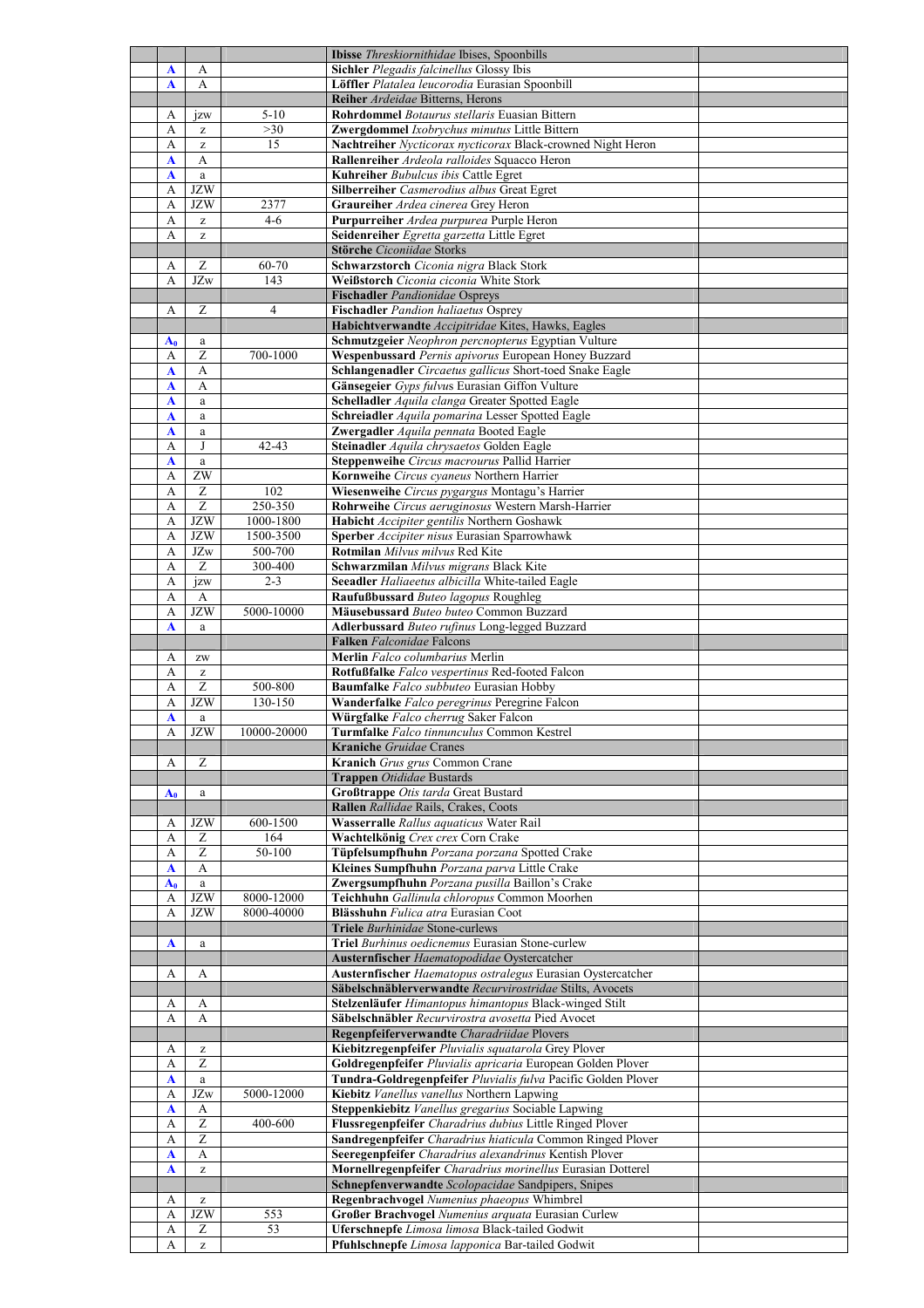| A            | <b>JZw</b>                                            | 1000-2000     | Waldschnepfe Scolopax rusticola Eurasian Woodcock                    |  |
|--------------|-------------------------------------------------------|---------------|----------------------------------------------------------------------|--|
| А            | $\mathbf{Z}\mathbf{W}$                                |               | Zwergschnepfe Lymnocryptes minimus Jack Snipe                        |  |
|              |                                                       |               |                                                                      |  |
| A            | $\mathbf{a}$                                          |               | Doppelschnepfe Gallinago media Great Snipe                           |  |
| А            | <b>JZW</b>                                            | 412           | Bekassine Gallinago gallinago Common Snipe                           |  |
| A            | A                                                     |               | Odinshühnchen Phalaropus lobatus Red-necked Phalarope                |  |
| A            | A                                                     |               | Thorshühnchen Phalaropus fulicarius Red Phalarope                    |  |
| А            | $\overline{z}$                                        | 150-180       | Flussuferläufer Actitis hypoleucos Common Sandpiper                  |  |
|              |                                                       |               | Drosseluferläufer Actitis macularius Spotted Sandpiper               |  |
| $A_0$        | $\mathbf{a}$                                          |               |                                                                      |  |
| A            | a                                                     |               | Terekwasserläufer Xenus cinereus Terek Sandpiper                     |  |
| А            | Z                                                     |               | Dunkler Wasserläufer Tringa erythropus Spotted Redshank              |  |
| А            | Ζ                                                     | $9 - 11$      | Rotschenkel Tringa totanus Common Redshank                           |  |
| A            | A                                                     |               | Teichwasserläufer Tringa stagnatilis Marsh Sandpiper                 |  |
| A            | $\overline{z}$                                        |               | Grünschenkel Tringa nebularia Common Greenshank                      |  |
|              |                                                       |               |                                                                      |  |
| A            | $\rm{a}$                                              |               | Kleiner Gelbschenkel Tringa flavipes Lesser Yellowlegs               |  |
| А            | iZw                                                   | $20 - 30$     | Waldwasserläufer Tringa ochropus Green Sandpiper                     |  |
| A            | Ζ                                                     |               | Bruchwasserläufer Tringa glareola Wood Sandpiper                     |  |
| А            | Z                                                     |               | Kampfläufer Philomachus pugnax Ruff                                  |  |
| А            | A                                                     |               | Steinwälzer Arenaria interpres Ruddy Turnstone                       |  |
| A            | $\mathbf{a}$                                          |               | Sumpfläufer Limicola falcinellus Broad-billed Sandpiper              |  |
|              |                                                       |               | Grasläufer Tryngites subruficollis Buff-breasted Sandpiper           |  |
| A            | $\mathbf{a}$                                          |               |                                                                      |  |
| A            | A                                                     |               | Knutt Calidris canutus Red Knot                                      |  |
| А            | A                                                     |               | <b>Sanderling</b> Calidris alba Sanderling                           |  |
| А            | Z                                                     |               | Zwergstrandläufer Calidris minuta Little Stint                       |  |
| А            | $\mathbf{Z}% ^{T}=\mathbf{Z}^{T}\times\mathbf{Z}^{T}$ |               | Temminckstrandläufer Calidris temminckii Temminck's Stint            |  |
| A            | A                                                     |               | Graubrust-Strandläufer Calidris melanotos Pectoral Sandpiper         |  |
|              | $\overline{z}$                                        |               |                                                                      |  |
| A            |                                                       |               | Sichelstrandläufer Calidris ferruginea Curlew Sandpiper              |  |
| A            | a                                                     |               | Meerstrandläufer Calidris maritima Purple Sandpiper                  |  |
| А            | Z                                                     |               | Alpenstrandläufer Calidris alpina Dunlin                             |  |
|              |                                                       |               | Brachschwalbenverwandte Glareolidae Pratincoles                      |  |
| A            | a                                                     |               | Schwarzflügel-Brachschwalbe Glareola nordmanni Black-winged          |  |
|              |                                                       |               | Pratincole                                                           |  |
| A            | a                                                     |               | Rotflügel-Brachschwalbe Glareola pratincola Collared Pratincole      |  |
|              |                                                       |               |                                                                      |  |
|              |                                                       |               | Raubmöwen Stercorariidae Skuas                                       |  |
| A            | А                                                     |               | Schmarotzerraubmöwe Stercorarius parasiticus Parasitic Jaeger        |  |
| A            | A                                                     |               | Falkenraubmöwe Stercorarius longicaudus Long-tailed Jaeger           |  |
| A            | A                                                     |               | Spatelraubmöwe Stercorarius pomarinus Pomarine Skua                  |  |
| A            | $\mathbf{a}$                                          |               | Skua Stercorarius skua Great Skua                                    |  |
|              |                                                       |               |                                                                      |  |
|              |                                                       |               | Alke Alcidae Auks                                                    |  |
| A            | a                                                     |               | Trottellumme Uria aalge Common Murre                                 |  |
|              |                                                       |               | Möwen Laridae Gulls                                                  |  |
|              |                                                       |               |                                                                      |  |
| A            | A                                                     |               | Dreizehenmöwe Rissa tridactyla Black-legged Kittiwake                |  |
| A            | A                                                     |               | Schwalbenmöwe Xema sabini Sabine's Gull                              |  |
|              |                                                       |               |                                                                      |  |
| A            | $\rm{a}$                                              |               | Rosenmöwe Hydrocoloeus roseus Ross's Gull                            |  |
| А            | $\mathbf{Z} \mathbf{w}$                               |               | Zwergmöwe Hydrocoloeus minutus Little Gull                           |  |
| А            | <b>JZW</b>                                            | 25000-30000   | Lachmöwe Larus ridibundus Common Black-headed Gull                   |  |
| A            | $\mathbf{a}$                                          |               | Dünnschnabelmöwe Larus genei Slender-billed Gull                     |  |
| A            | a                                                     |               | Aztekenmöwe Larus atricilla Laughing Gull                            |  |
| A            | $\overline{z}$                                        | 35-40         | Schwarzkopfmöwe Larus melanocephalus Mediterranean Gull              |  |
|              |                                                       | $4 - 5$       |                                                                      |  |
| А            | <b>JZW</b>                                            |               | Sturmmöwe Larus canus Mew Gull                                       |  |
| A            | $\rm{a}$                                              |               | Ringschnabelmöwe Larus delawarensis Ring-billed Gull                 |  |
| A            | A                                                     |               | Mantelmöwe Larus marinus Great Black-backed Gull                     |  |
| $\mathbf A$  | $\mathbf{a}$                                          |               | Eismöwe Larus hyperboreus Glaucous Gull                              |  |
| А            | W                                                     |               | Silbermöwe Larus argentatus Herring Gull                             |  |
| А            | <b>JZW</b>                                            | 33            | Mittelmeermöwe Larus michahellis Yellow-legged Gull                  |  |
| А            | <b>JZW</b>                                            |               | Steppenmöwe Larus cachinnans Steppe Gull                             |  |
| A            | ZW                                                    |               |                                                                      |  |
|              |                                                       |               | Heringsmöwe Larus fuscus Lesser Black-backed Gull                    |  |
|              |                                                       |               | Seeschwalben Sternidae Terns                                         |  |
| A            | A                                                     |               | Zwergseeschwalbe Sternula albifrons Little Tern                      |  |
| A            | А                                                     |               | Lachseeschwalbe Gelochelidon nilotica Gull-billed Tern               |  |
| A            | $\mathbf{Z}% ^{T}=\mathbf{Z}^{T}\times\mathbf{Z}^{T}$ |               | Raubseeschwalbe Hydroprogne caspia Caspian Tern                      |  |
| А            | z                                                     |               | Weißbart-Seeschwalbe Chlidonias hybrida Whiskered Tern               |  |
| А            | Z                                                     |               | Weißflügel-Seeschwalbe Chlidonias leucopterus White-winged Tern      |  |
| А            | Ζ                                                     |               | Trauerseeschwalbe Chlidonias niger Black Tern                        |  |
|              |                                                       |               |                                                                      |  |
| $\mathbf{A}$ | $\rm{a}$                                              |               | Rüppellseeschwalbe Sterna bengalensis Lesser Crested Tern            |  |
| A            | $\mathbf{A}$                                          |               | Brandseeschwalbe Sterna sandvicensis Sandwich Tern                   |  |
| A            | Ζ                                                     | >109          | Flussseeschwalbe Sterna hirundo Common Tern                          |  |
| $A_0$        | $\rm{a}$                                              |               | Rosenseeschwalbe Sterna dougallii Roseate Tern                       |  |
| A            | A                                                     |               | Küstenseeschwalbe Sterna paradisaea Arctic Tern                      |  |
|              |                                                       |               |                                                                      |  |
|              |                                                       |               | Tauben Columbidae Doves, Pigeons                                     |  |
| A            | J                                                     | k. A.         | Straßentaube Columba livia f. domestica Feral Common Pigeon          |  |
| А            | Ζ                                                     | 3000-6000     | Hohltaube Columba oenas Stock Dove                                   |  |
| A            | <b>JZW</b>                                            | 100000-300000 | Ringeltaube Columba palumbus Common Wood Pigeon                      |  |
| A            | J                                                     | 40000-100000  | Türkentaube Streptopelia decaocto Eurasian Collared Dove             |  |
| A            | Ζ                                                     | 5000-15000    | Turteltaube Streptopelia turtur European Turtle Dove                 |  |
|              |                                                       |               | Kuckucke Cuculidae Cuckoos                                           |  |
|              |                                                       |               |                                                                      |  |
| $A_0$        | a                                                     |               | Häherkuckuck Clamator glandarius Great Spotted Cuckoo                |  |
| А            | Z                                                     | 10000-20000   | Kuckuck Cuculus canorus Common Cuckoo                                |  |
| А            | J                                                     | 600-1200      | Schleiereulen Tytonidae Barn Owls<br>Schleiereule Tyto alba Barn Owl |  |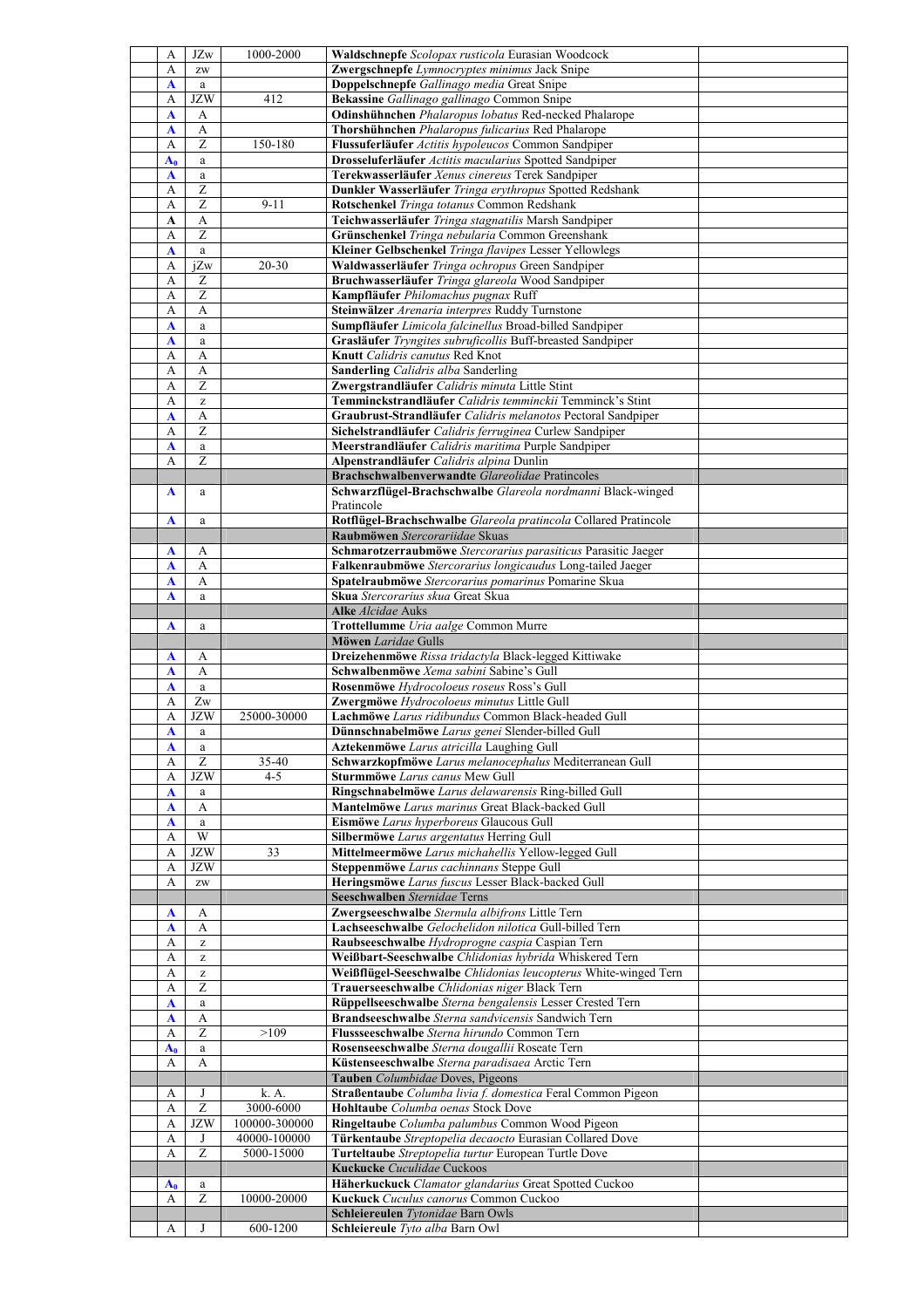|       |                                                       |                | Eulen Strigidae Qwls                                                                 |  |
|-------|-------------------------------------------------------|----------------|--------------------------------------------------------------------------------------|--|
| А     | J                                                     | 400-500        | Raufußkauz Aegolius funereus Boreal Owl                                              |  |
| А     | J                                                     | $100 - 150$    | Steinkauz Athene noctua Little Owl                                                   |  |
| А     | J                                                     | 600-2000       | Sperlingskauz Glaucidium passerinum Eurasian Pygmy Owl                               |  |
|       |                                                       | $0 - 2$        | Zwergohreule Otus scops Eurasian Scops-Owl                                           |  |
| A     | A                                                     |                |                                                                                      |  |
| А     | J                                                     | 1600-2000      | Waldohreule Asio otus Long-eared Owl                                                 |  |
| A     | А                                                     |                | Sumpfohreule Asio flammeus Short-eared Owl                                           |  |
| A     | J                                                     | 200-250        | Uhu Bubo bubo Eurasian Eagle-Owl                                                     |  |
| А     | J                                                     | 5000-10000     | Waldkauz Strix aluco Tawny Owl                                                       |  |
|       |                                                       |                | Nachtschwalben Caprimulgidae Nightjars                                               |  |
| А     | Ζ                                                     | 300-600        | Ziegenmelker Caprimulgus europaeus European Nightjar                                 |  |
|       |                                                       |                | Segler Apodidae Swifts                                                               |  |
| $A_0$ | $\mathbf{Z}% ^{T}=\mathbf{Z}^{T}\times\mathbf{Z}^{T}$ |                | Alpensegler Apus melba Alpine Swift                                                  |  |
| А     | Z                                                     | 25000-75000    | Mauersegler Apus apus Common Swift                                                   |  |
|       |                                                       |                | Racken Coraciidae Rollers                                                            |  |
| A     | a                                                     |                | Blauracke Coracias garrulus European Roller                                          |  |
|       |                                                       |                | Eisvögel Alcedinidae Kingfishers                                                     |  |
| А     | <b>JZW</b>                                            | 1500-2000      | Eisvogel Alcedo atthis Common Kingfisher                                             |  |
|       |                                                       |                |                                                                                      |  |
|       |                                                       |                | Spinte Meropidae Bee-eaters                                                          |  |
| А     | $\mathbf{Z}% ^{T}=\mathbf{Z}^{T}\times\mathbf{Z}^{T}$ | >35            | Bienenfresser Merops apiaster European Bee-eater                                     |  |
|       |                                                       |                | Wiedehopfe Upupidae Hoopoes                                                          |  |
| A     | z                                                     | $5 - 10$       | Wiedehopf Upupa epops Eurasian Hoopoe                                                |  |
|       |                                                       |                | Spechte Picidae Woodpeckers                                                          |  |
| А     | Ζ                                                     | 1500-3000      | Wendehals Jynx torquilla Eurasian Wryneck                                            |  |
| A     | J                                                     | 1500-3000      | Grauspecht Picus canus Grey-headed Woodpecker                                        |  |
| A     | J                                                     | 3000-5000      | Grünspecht Picus viridis European Green Woodpecker                                   |  |
| А     | J                                                     | 5000-10000     | Schwarzspecht Dryocopus martius Black Woodpecker                                     |  |
| A     | J                                                     | 700-1000       | Dreizehenspecht Picoides tridactylus Eurasian Three-toed Woodpecker                  |  |
| A     | J                                                     | 80000-120000   | Buntspecht Dendrocopos major Great Spotted Woodpecker                                |  |
| А     | J                                                     | 1500-2500      | Mittelspecht Dendrocopos medius Middle Spotted Woodpecker                            |  |
| А     | J                                                     | 250-400        | Weißrückenspecht Dendrocopos leucotos White-backed Woodpecker                        |  |
| A     | I                                                     | 800-2000       | Kleinspecht Dryobates minor Lesser Spotted Woodpecker                                |  |
|       |                                                       |                | Pirole Oriolidae Oriols                                                              |  |
| А     | Ζ                                                     | 5000-10000     | Pirol Oriolus oriolus Eurasian Golden Oriole                                         |  |
|       |                                                       |                | Würger Laniidae Shrikes                                                              |  |
|       |                                                       |                |                                                                                      |  |
| A     | a                                                     |                | Rotkopfwürger Lanius senator Woodchat Shrike                                         |  |
| A     | $\mathbf{a}$                                          |                | Schwarzstirnwürger Lanius minor Lesser Grey Shrike                                   |  |
| A     | a                                                     |                | Isabellwürger Lanius isabellinus Isabelline Shrike                                   |  |
| А     | $\overline{z}$                                        | 12000-15000    | Neuntöter Lanius collurio Red-backed Shrike                                          |  |
| А     | iZw                                                   | $80 - 120$     | Raubwürger Lanius excubitor Great Grey Shrike                                        |  |
|       |                                                       |                | Krähenverwandte Corvidae Jays, Crows                                                 |  |
|       |                                                       |                |                                                                                      |  |
| А     | J                                                     | 2000-4000      | Alpendohle Pyrrhocorax graculus Alpine Chough                                        |  |
| А     | J                                                     | 20000-60000    | Elster Pica pica Eurasian Magpie                                                     |  |
| А     | <b>JZW</b>                                            | 50000-100000   | Eichelhäher Garrulus glandarius Eurasian Jay                                         |  |
| A     | <b>JZW</b>                                            | 5000-10000     | Tannenhäher Nucifraga caryocatactes Spotted Nutcracker                               |  |
| A     | <b>JZW</b>                                            | 10000-20000    | Dohle Corvus monedula Western Jackdaw                                                |  |
| A     | JZW                                                   | 3239           | Saatkrähe Corvus frugilegus Rook                                                     |  |
| А     | <b>JZW</b>                                            | 50000-100000   | Rabenkrähe Corvus corone Carrion Crow                                                |  |
| A     | a                                                     |                | Nebelkrähe Corvus cornix Hooded Crow                                                 |  |
| А     | J                                                     | 400-800        | Kolkrabe Corvus corax Northern Raven                                                 |  |
|       |                                                       |                | Beutelmeisen Remizidae Penduline Tits                                                |  |
| А     | Z                                                     | 200-300        | Beutelmeise Remiz pendulinus Eurasian Penduline Tit                                  |  |
|       |                                                       |                | <b>Meisen</b> Paridae Tits                                                           |  |
| А     | <b>JZW</b>                                            | 250000-350000  | <b>Blaumeise</b> Cyanistes caeruleus Blue Tit                                        |  |
| А     |                                                       |                |                                                                                      |  |
|       | <b>JZW</b>                                            | 750000-1250000 | Kohlmeise Parus major Great Tit                                                      |  |
| А     | <b>JZW</b>                                            | 40000-60000    | Haubenmeise Parus cristatus European Crested Tit                                     |  |
| А     | <b>JZW</b>                                            | 250000-500000  | Tannenmeise Parus ater Coal Tits                                                     |  |
| А     | <b>JZW</b>                                            | 40000-120000   | Sumpfmeise Parus palustris Marsh Tit                                                 |  |
| А     | <b>JZW</b>                                            | 15000-30000    | Weidenmeise Parus montanus Willow Tit                                                |  |
|       |                                                       |                | Lerchen Alaudidae Larks                                                              |  |
| A     | a                                                     |                | Kalanderlerche Melanocorypha calandra Calandra Lark                                  |  |
| D     | a                                                     |                | Bergkalanderlerche Melanocorypha bimaculata Bimaculated Lark                         |  |
| A     | A                                                     |                | Kurzzehenlerche Calandrella brachydactyla Greater Short-toed Lark                    |  |
| A     | J                                                     | < 100          | Haubenlerche Galerida cristata Crested Lark                                          |  |
| А     | $\overline{z}$                                        | 300-400        | Heidelerche Lullula arborea Wood Lark                                                |  |
| A     | <b>JZW</b>                                            | 80000-120000   | Feldlerche Alauda arvensis Eurasian Skylark                                          |  |
| A     | a                                                     |                | Ohrenlerche Eremophila alpestris Horned Lark                                         |  |
|       |                                                       |                | Schwalben Hirundinidae Martins, Swallows                                             |  |
| А     | Ζ                                                     | 10000-20000    | Uferschwalbe Riparia riparia Sand Martin                                             |  |
| А     | $\mathbf{Z}% ^{T}=\mathbf{Z}^{T}\times\mathbf{Z}^{T}$ | 30-50          | Felsenschwalbe Ptyonoprogne rupestris Eurasian Crag Martin                           |  |
| А     | Z                                                     | 200000-300000  | Rauchschwalbe Hirundo rustica Barn Swallow                                           |  |
| А     | Ζ                                                     | 140000-240000  | Mehlschwalbe Delichon urbicum Common House-Martin                                    |  |
| A     | A                                                     |                | Rötelschwalbe Cecropis daurica Red-rumped Swallow                                    |  |
|       |                                                       |                | Bartmeisen Panuridae Reedlings                                                       |  |
| А     | ZW                                                    | $0 - 1$        | <b>Bartmeise</b> Panurus biarmicus Bearded Reedling                                  |  |
|       |                                                       |                | Schwanzmeisen Aegithalidae Bushtits                                                  |  |
| A     | JZW                                                   | 25000-75000    |                                                                                      |  |
|       |                                                       |                | Schwanzmeise Aegithalos caudatus Long-tailed Bushtit                                 |  |
|       | a                                                     |                | Buschsänger Cettiidae Bush Warblers                                                  |  |
| $A_0$ |                                                       |                | Seidensänger Cettia cetti Cetti's Warbler<br>Laubsänger Phylloscopidae Leaf Warblers |  |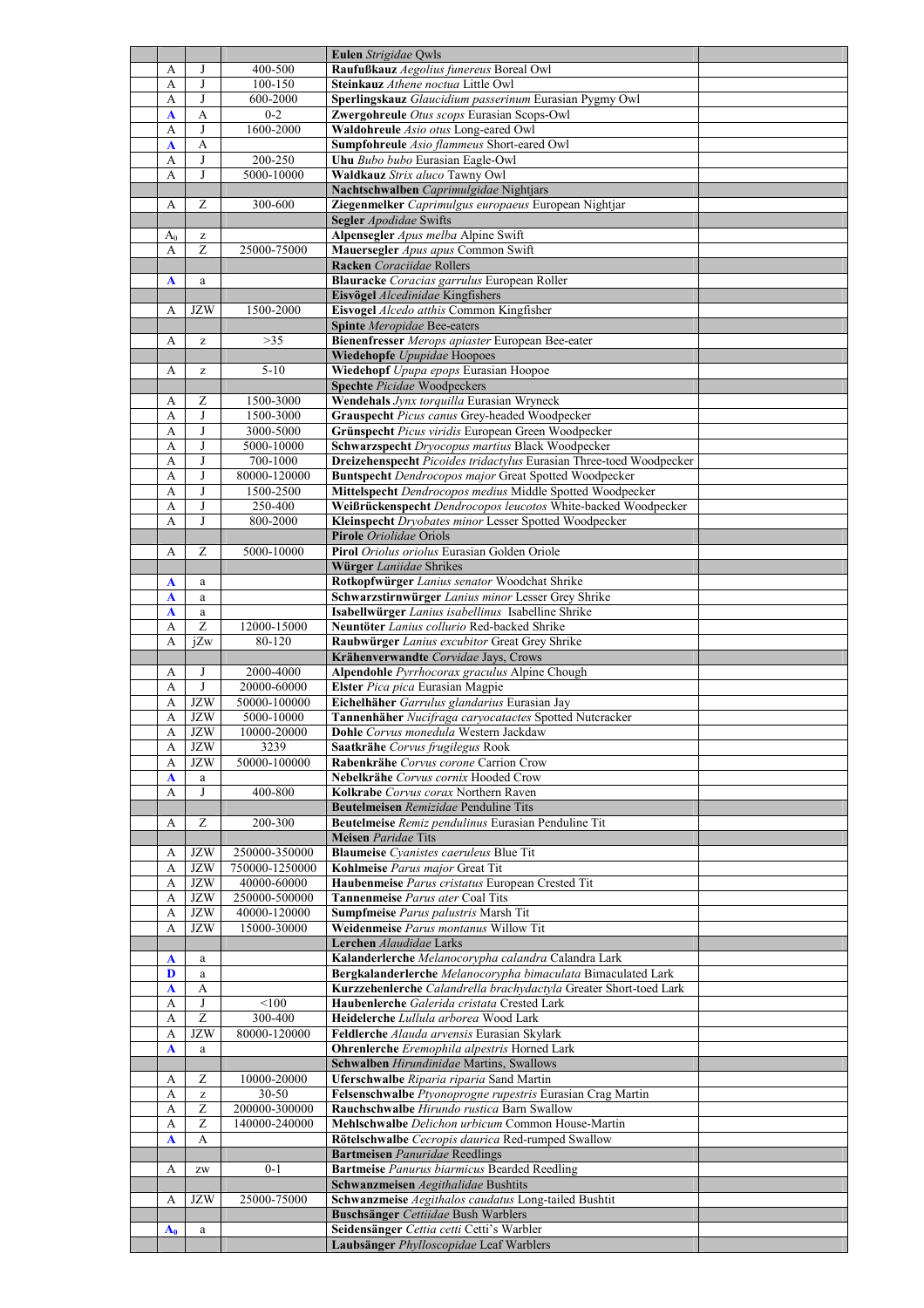| А              | Z                      | 35000-70000    | Waldlaubsänger Phylloscopus sibilatrix Wood Warbler                        |  |
|----------------|------------------------|----------------|----------------------------------------------------------------------------|--|
|                |                        |                |                                                                            |  |
| А              | Ζ                      | 20000-40000    | Berglaubsänger Phylloscopus bonelli Western Bonelli's Warbler              |  |
| A              | Z                      | 250000-500000  | Fitis Phylloscopus trochilus Willow Warbler                                |  |
| A              | JZw                    | 250000-750000  | Zilpzalp Phylloscopus collybita Common Chiffchaff                          |  |
| $\mathbf{A}$   | $\mathbf a$            |                | Iberienzilpzalp Phylloscopus ibericus Iberian Chiffchaff                   |  |
|                |                        |                |                                                                            |  |
| $A_0$          | $\mathbf{a}$           |                | Goldhähnchen-Laubsänger Phylloscopus proregulus Pallas's Leaf              |  |
|                |                        |                | Warbler                                                                    |  |
| A              | $\mathbf{a}$           |                | Gelbbrauen-Laubsänger Phylloscopus inornatus Yellow-browed                 |  |
|                |                        |                | Warbler                                                                    |  |
|                |                        |                |                                                                            |  |
| $A_0$          | a                      |                | Grünlaubsänger Phylloscopus nitidus Greenish Warbler                       |  |
|                |                        |                | Grassänger Megaluridae Gras Warblers                                       |  |
| A              | Z                      | 8000-12000     | Feldschwirl Locustella naevia Common Grasshopper Warbler                   |  |
| А              | Z                      | 500-1500       | Schlagschwirl Locustella fluviatilis River Warbler                         |  |
|                |                        |                |                                                                            |  |
| A              | $\overline{z}$         | 300-500        | Rohrschwirl Locustella luscinioides Savi's Warbler                         |  |
|                |                        |                | Rohrsängerverwandte Acrocephalidae Reed Warblers                           |  |
| A              | a                      |                | Mariskenrohrsänger Acrocephalus melanopogon Moustached Warbler             |  |
|                |                        |                |                                                                            |  |
| A              | $\rm{a}$               |                | Seggenrohrsänger Acrocephalus paludicola Aquatic Warbler                   |  |
| A              | Z                      | 500-1000       | Schilfrohrsänger Acrocephalus schoenobaenus Sedge Warbler                  |  |
| $\mathbf{A_0}$ | $\rm{a}$               |                | Buschrohrsänger Acrocephalus dumetorum Blyth's Reed Warbler                |  |
| А              | Z                      | 150000-250000  | Sumpfrohrsänger Acrocephalus palustris Marsh Warbler                       |  |
|                |                        |                |                                                                            |  |
| А              | Z                      | 50000-80000    | Teichrohrsänger Acrocephalus scirpaceus European Reed Warbler              |  |
| А              | Z                      | 200-300        | Drosselrohrsänger Acrocephalus arundinaceus Great Reed Warbler             |  |
| A              | Z                      | 30000-60000    | Gelbspötter Hippolais icterina Icterine Warbler                            |  |
| A              | $\mathbf{a}$           |                | Orpheusspötter Hippolais polyglotta Melodious Warbler                      |  |
|                |                        |                |                                                                            |  |
|                |                        |                | Halmsänger Cisticolidae Cisticolas                                         |  |
| A              | a                      |                | Zistensänger Cisticola juncidis Zitting Cisticola                          |  |
|                |                        |                | Grasmücken Sylviidae Sylvia Warblers                                       |  |
|                |                        |                |                                                                            |  |
| А              | JZw                    | 500000-1000000 | Mönchsgrasmücke Sylvia atricapilla Blackcap                                |  |
| A              | Ζ                      | 200000-300000  | Gartengrasmücke Sylvia borin Garden Warbler                                |  |
| A              | A                      | 4?             | Sperbergrasmücke Sylvia nisoria Barred Warbler                             |  |
| A              | Z                      | 35000-70000    | Klappergrasmücke Sylvia curruca Lesser Whitethroat                         |  |
|                |                        |                |                                                                            |  |
| А              | $\overline{z}$         | 85000-115000   | Dorngrasmücke Sylvia communis Common Whitethroat                           |  |
| A              | $\mathbf{a}$           |                | Weißbart-Grasmücke Sylvia cantillans Subalpine Warbler                     |  |
| A              | $\mathbf a$            |                | Samtkopf-Grasmücke Sylvia melanocephala Sardinian Warbler                  |  |
|                |                        |                |                                                                            |  |
|                |                        |                | Goldhähnchen Regulidae Goldcrests                                          |  |
| А              | <b>JZW</b>             | 100000-200000  | Wintergoldhähnchen Regulus regulus Goldcrest                               |  |
| A              | Zw                     | 50000-150000   | Sommergoldhähnchen Regulus ignicapilla Firecrest                           |  |
|                |                        |                | Seidenschwänze Bombycillidae Waxwings                                      |  |
|                |                        |                |                                                                            |  |
| А              | $\mathbf{Z}\mathbf{W}$ |                | Seidenschwanz Bombycilla garrulus Bohemian Waxwing                         |  |
|                |                        |                | Mauerläufer Tichodromidae Wallcreepers                                     |  |
| A              | J                      | 100-200        | Mauerläufer Tichodroma muraria Wallcreeper                                 |  |
|                |                        |                | Kleiber Sittidae Nuthatches                                                |  |
|                |                        |                |                                                                            |  |
| A              | J                      | 100000-150000  | Kleiber Sitta europaea Eurasian Nuthatch                                   |  |
|                |                        |                | Baumläufer Certhiidae Treecreepers                                         |  |
| А              |                        | 20000-40000    | Waldbaumläufer Certhia familiaris Eurasian Treecreeper                     |  |
|                |                        |                |                                                                            |  |
|                | JZW                    |                |                                                                            |  |
| A              | <b>JZW</b>             | 20000-30000    | Gartenbaumläufer Certhia brachydactyla Short-toed Treecreeper              |  |
|                |                        |                | <b>Zaunkönige Troglodytidae</b> Wrens                                      |  |
| А              | J                      | 100000-200000  | Zaunkönig Troglodytes troglodytes Winter Wren                              |  |
|                |                        |                |                                                                            |  |
|                |                        |                | <b>Stare</b> Sturnidae Starlings                                           |  |
| А              | <b>JZW</b>             | 400000-600000  | Star Sturnus vulgaris Common Starling                                      |  |
| A              | $\mathbf{a}$           |                | Rosenstar Sturnus roseus Rosy Starling                                     |  |
|                |                        |                | <b>Wasseramseln</b> Cinclidae Dippers                                      |  |
|                |                        |                |                                                                            |  |
| А              | J                      | 2000-4000      | Wasseramsel Cinclus cinclus White-throated Dipper                          |  |
|                |                        |                | <b>Drosseln</b> Turdidae Thrushes                                          |  |
| A              | JZw                    | 80000-200000   | Misteldrossel Turdus viscivorus Mistle Thrush                              |  |
| А              | Ζ                      |                |                                                                            |  |
|                |                        | 10000-15000    | Ringdrossel Turdus torquatus Ring Ouzel                                    |  |
| A              | <b>JZW</b>             | 5000000-       | Amsel Turdus merula Common Blackbird                                       |  |
|                |                        | 10000000       |                                                                            |  |
| А              | <b>JZW</b>             | 150000-250000  | Wacholderdrossel Turdus pilaris Fieldfare                                  |  |
| A              | Ζ                      |                | Singdrossel Turdus philomelos Song Thrush                                  |  |
|                |                        | 200000-300000  |                                                                            |  |
| А              | Zw                     |                | Rotdrossel Turdus iliacus Redwing                                          |  |
|                |                        |                | Schnäpperverwandte Muscicapidae Old World Flycatchers, Chats               |  |
| A              | Ζ                      | 40000-80000    | Grauschnäpper Muscicapa striata Spotted Flycatcher                         |  |
| A              |                        | 250-500        |                                                                            |  |
|                | Z                      |                | Zwergschnäpper Ficedula parva Red-breasted Flycatcher                      |  |
| A              | Z                      | 15000-30000    | Trauerschnäpper Ficedula albicollis European Pied Flycatcher               |  |
| А              | $\overline{z}$         | 1500-2000      | Halsbandschnäpper Ficedula hypoleuca Collared Flycatcher                   |  |
| $\mathbf A$    | z                      | $1 - 2$        | Steinrötel Monticola saxatilis Rufous-tailed Rock Thrush                   |  |
|                |                        |                |                                                                            |  |
| А              | Z                      | 1500-2500      | Braunkehlchen Saxicola rubetra Whinchat                                    |  |
| А              | Z                      | 150-250        | Schwarzkehlchen Saxicola rubicola Common Stonechat                         |  |
| A              | J                      | 300000-500000  | Rotkehlchen Erithacus rubecula European Robin                              |  |
| A              | $\rm{a}$               |                |                                                                            |  |
|                |                        |                | Blauschwanz Tarsiger cyanurus Red-flanked Bluetail                         |  |
| $\mathbf{A}$   | $\rm{a}$               |                | Sprosser Luscinia luscinia Thrush Nightingale                              |  |
| A              | Z                      | 1000-2500      | Nachtigall Luscinia megarhynchos Common Nightingale                        |  |
| А              | Z                      | 1500-2000      | Blaukehlchen Luscinia svecica Bluethroat                                   |  |
|                |                        |                |                                                                            |  |
| A              | Z                      | 50000-100000   | Hausrotschwanz Phoenicurus ochruros Black Redstart                         |  |
| A              | Ζ                      | 8000-12000     | Gartenrotschwanz Phoenicurus phoenicurus Common Redstart                   |  |
| A              | Z                      | 150-250        | Steinschmätzer Oenanthe oenanthe Northern Wheatear                         |  |
| $A_0$          | a                      |                | Mittelmeer-Steinschmätzer spec. Oenanthe [hispanica] Black-eared           |  |
|                |                        |                |                                                                            |  |
| D              | $\rm{a}$               |                | Wheatear<br>Saharasteinschmätzer Oenanthe leucopyga White-crowned Wheatear |  |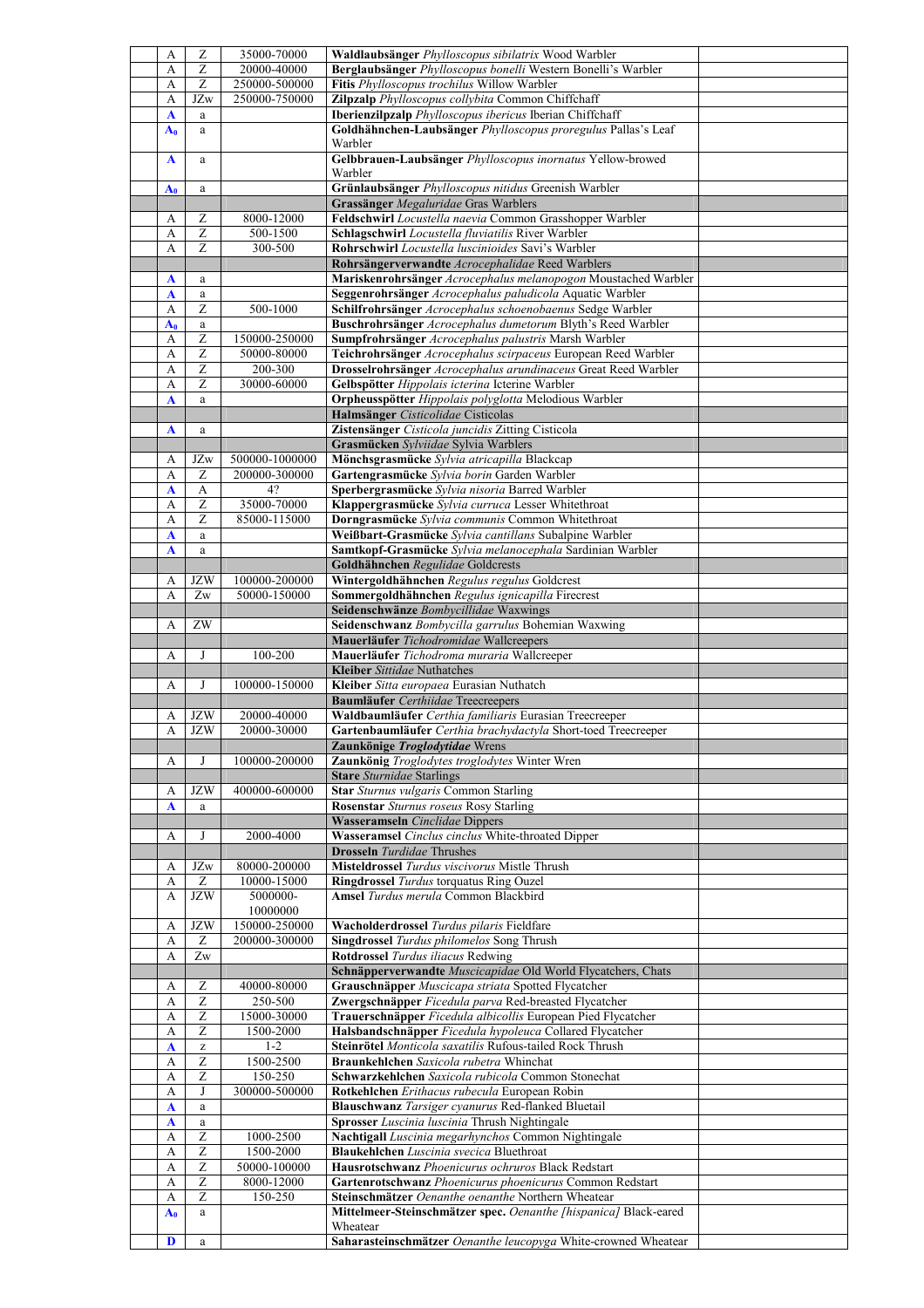|                |                                                       |                 | <b>Braunellen</b> Prunellidae Accentors                          |
|----------------|-------------------------------------------------------|-----------------|------------------------------------------------------------------|
| А              |                                                       | 700-1200        | Alpenbraunelle Prunella collaris Alpine Accentor                 |
| A              | <b>JZW</b>                                            | 140000-240000   | Heckenbraunelle Prunella modularis Dunnock                       |
|                |                                                       |                 | Sperlinge Passeridae Old World Sparrows, Snowfinches             |
| А              | J                                                     | 1500000-2500000 | Haussperling Passer domesticus House Sparrow                     |
| А              | J                                                     | 250000-500000   | Feldsperling Passer montanus Eurasin Tree Sparrow                |
| A              | J                                                     | 200-400         | Schneesperling Montifringilla nivalis White-winged Snowfinch     |
|                |                                                       |                 | Stelzenverwandte Motacillidae Pipits, Wagtails                   |
| $A_0$          | a                                                     |                 | Spornpieper Anthus richardi Richard's Pipit                      |
| A              | $\mathbf{Z}% ^{T}=\mathbf{Z}^{T}\times\mathbf{Z}^{T}$ | $15 - 25$       | <b>Brachpieper</b> Anthus campestris Tawny Pipit                 |
| А              | Z                                                     | 60000-120000    | <b>Baumpieper</b> Anthus trivialis Tree Pipit                    |
| А              | <b>JZW</b>                                            | 6000-10000      | Wiesenpieper Anthus pratensis Meadow Pipit                       |
| $\mathbf A$    | $\mathbf{Z}% ^{T}=\mathbf{Z}^{T}\times\mathbf{Z}^{T}$ |                 | Rotkehlpieper Anthus cervinus Red-throated Pipit                 |
| A              | <b>JZW</b>                                            | 2000-6000       | <b>Bergpieper</b> Anthus spinoletta Water Pipit                  |
| $A_0$          | a                                                     |                 | Strandpieper Anthus petrosus Euasian Rock Pipit                  |
| A              | <b>JZW</b>                                            | 5000-10000      | Gebirgsstelze Motacilla cinerea Grey Wagtail                     |
| $\mathbf A$    | A                                                     |                 | Zitronenstelze Motacilla citreola Citrine Wagtail                |
| А              | $\overline{z}$                                        | 15000-20000     | Wiesenschafstelze Motacilla flava Blue-headed Yellow Wagtail     |
| $A_0$          | a                                                     |                 | Gelbkopf-Schafstelze Motacilla flavissima British Yellow Wagtail |
| $\mathbf{A}$   | a                                                     |                 | Maskenschafstelze Motacilla feldegg Black-headed Yellow Wagtail  |
| $\mathbf A$    | $\mathbf{a}$                                          |                 | Aschkopf-Schafstelze Motacilla cinereocapilla Ashy-headed Yellow |
|                |                                                       |                 | Wagtail                                                          |
| A              | Z                                                     |                 | Thunberg-Schafstelze Motacilla thunbergi Grey-headed Yellow      |
|                |                                                       |                 | Wagtail                                                          |
| А              | <b>JZW</b>                                            | 100000-150000   | Bachstelze Motacilla alba White Wagtail                          |
| A <sub>0</sub> | a                                                     |                 | Trauerbachstelze Motacilla yarrellii Pied Wagtail                |
|                |                                                       |                 | Finken Fringillidae Finches                                      |
| A              | <b>JZW</b>                                            | 1000000-2000000 | Buchfink Fringilla coelebs Common Chaffinch                      |
| А              | $\rm ZW$                                              |                 | Bergfink Fringilla montifringilla Brambling                      |
| A              | <b>JZW</b>                                            | 15000-30000     | Kernbeißer Coccothraustes coccothraustes Hawfinch                |
| A              | <b>JZW</b>                                            | 40000-80000     | Gimpel Pyrrhula pyrrhula Eurasian Bullfinch                      |
| А              | Ζ                                                     | 60-80           | Karmingimpel Carpodacus erythrinus Common Rosefinch              |
| А              | $\overline{z}$                                        | 40000-120000    | Girlitz Serinus serinus European Serin                           |
| $A_0$          | a                                                     |                 | Bindenkreuzschnabel Loxia leucoptera Two-barred Crossbill        |
| A              | a                                                     |                 | Kiefernkreuzschnabel Loxia pytyopsittacus Parrot Crossbill       |
| А              | <b>JZW</b>                                            | 7000-35000      | Fichtenkreuzschnabel Loxia curvirostra Red Crossbill             |
| A              | <b>JZW</b>                                            | 250000-750000   | Grünfink Carduelis chloris European Greenfinch                   |
| А              | <b>JZW</b>                                            | 45000-90000     | Stieglitz Carduelis carduelis European Goldfinch                 |
| $\mathbf{A}$   | Z                                                     | 3000-5000       | Zitronenzeisig Carduelis citrinella Citril Finch                 |
| А              | <b>JZW</b>                                            | 20000-40000     | Erlenzeisig Carduelis spinus Eurasian Siskin                     |
| А              | <b>JZW</b>                                            | 30000-60000     | Bluthänfling Carduelis cannabina Common Linnet                   |
| A              | $\mathbf{a}$                                          |                 | Berghänfling Carduelis falvirostris Twite                        |
| A              | <b>JZW</b>                                            | 3000-6000       | Birkenzeisig Carduelis flammea Common Redpoll                    |
|                |                                                       |                 | Ammernverwandte Emberizidae Buntings and Allies                  |
| $A_0$          | a                                                     |                 | Spornammer Calcarius lapponicus Lapland Longspur                 |
| A              | A                                                     |                 | <b>Schneeammer</b> Calcarius nivalis Snow Bunting                |
| A              | JZW                                                   | 200-400         | Grauammer Emberiza calandra Corn Bunting                         |
| А              | <b>JZW</b>                                            | 250000-500000   | Goldammer Emberiza citrinella Yellowhammer                       |
| $\mathbf A$    | a                                                     |                 | Fichtenammer Emberiza leucocephalos Pine Bunting                 |
| A              | $\rm{a}$                                              |                 | Zaunammer Emberiza cirlus Cirl Bunting                           |
| A              | $\mathbf{Z}% ^{T}=\mathbf{Z}^{T}\times\mathbf{Z}^{T}$ | 10              | Zippammer Emberiza cia Rock Bunting                              |
| A              | Ζ                                                     | 400-500         | Ortolan Emberiza hortulana Ortolan Bunting                       |
| A              | JZw                                                   | 50000-75000     | Rohrammer Emberiza schoeniclus Common Reed Bunting               |
| A              | a                                                     |                 | Zwergammer Emberiza pusilla Little Bunting                       |
| A              | a                                                     |                 | Kappenammer Emberiza melanocephala Black-headed Bunting          |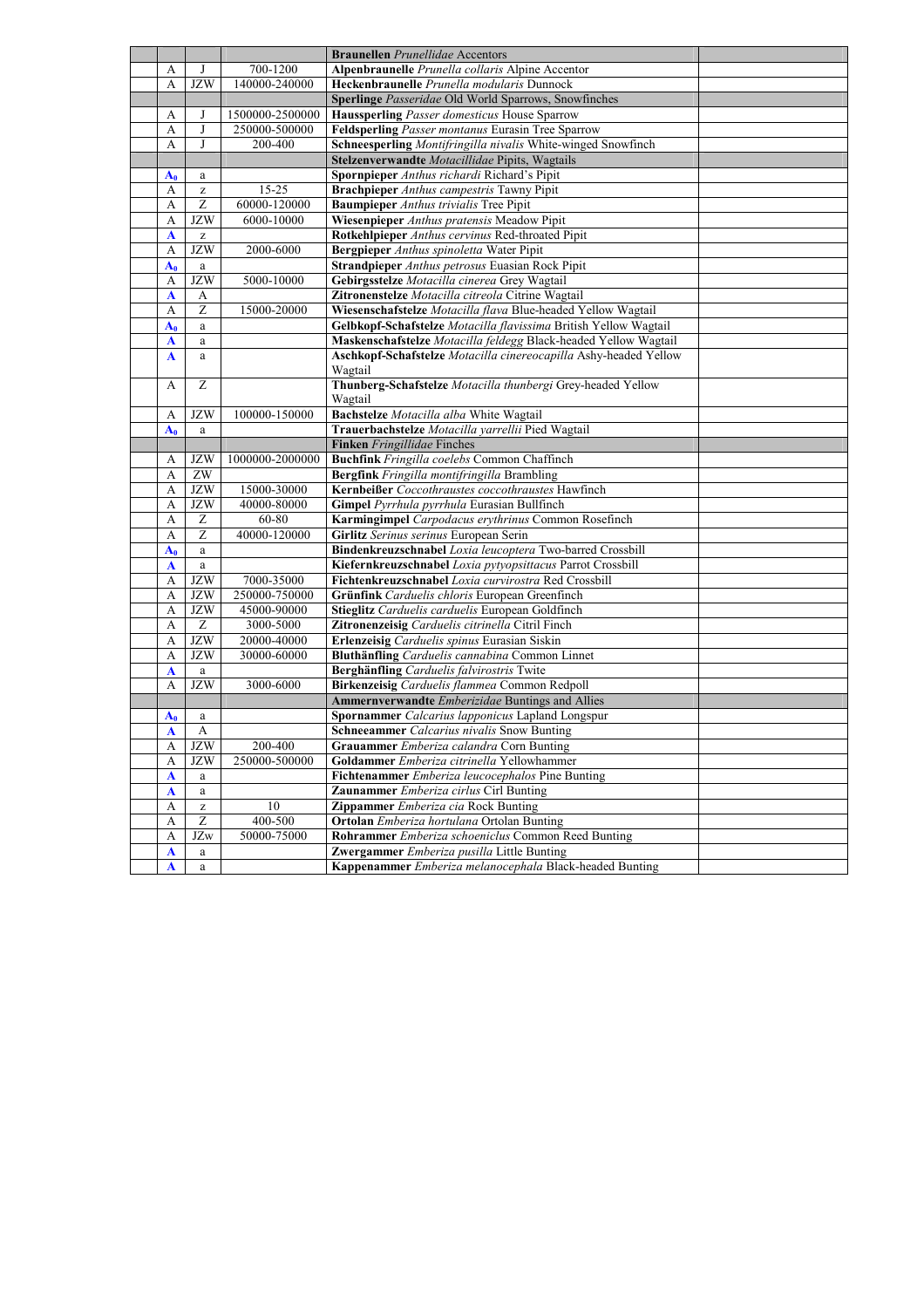## **Auswahl an Arten der Kategorien E und E0, die seit dem 01.01.1980 in Bayern nachgewiesen wurden.**

| E     | a              |                | Gelbbrust-Pfeifgans Dendrocygna bicolor Fulvous Whistling Duck |
|-------|----------------|----------------|----------------------------------------------------------------|
| E     | a              |                | Rotschnabel-Pfeifgans Dendrocygna autumnalis Black-bellied     |
|       |                |                | <b>Whistling Duck</b>                                          |
| E     | A              |                | Schwarzkopf-Ruderente Oxyura jamaicensis Ruddy Duck            |
| E     | A              |                | Schwarzschwan Cygnus atratus Black Swan                        |
| E     |                | $2 - 5$        | Weißwangengans Branta leucopsis Barnacle Goose                 |
| E     |                | $1 - 2$        | Schwanengans Anser cygnoides Swan Goose                        |
| E     | a              |                | Schneegans Anser caerulescens Snow Goose                       |
| E     | a              |                | Zwergschneegans Anser rossii Ross's Goose                      |
| E     |                |                | Streifengans Anser indicus Bar-headed Goose                    |
| $E_0$ | a              |                | Zwerggans Anser erythropus Lesser White-fronted Goose          |
| E     |                | 6              | Nilgans Alopochen aegyptiaca Egyptian Goose                    |
| E     | z              | $\overline{4}$ | Rostgans Tadorna ferruginea Ruddy Shelduck                     |
| E     |                |                | Brautente Aix sponsa Wood Duck                                 |
| E     |                | 10             | Mandarinente Aix galericulata Mandarin Duck                    |
| $E_0$ | a              |                | Marmelente Marmoronetta angustirostris Marbled Duck            |
| $E_0$ | A              |                | Gluckente Anas formosa Baikal Teal                             |
| E     | a              |                | Zimtente Anas cyanoptera Cinnamon Teal                         |
| E     | a              |                | Büffelkopfente Bucephala albeola Bufflehead                    |
| E     | A              |                | Kappensäger Lophodytes cucullatus Hooded Merganser             |
| E     | a              |                | Rötelpelikan Pelicanus rufescens Pink-backed Pelican           |
| E     | a              |                | Waldrapp Geronticus eremita Northern Bald Ibis                 |
| E     | A              |                | Heiliger Ibis Threskiornis aethiopicus Sacred Ibis             |
| E     | a              |                | Küstenreiher Egretta schistacea Western Reef Heron             |
| $E_0$ | a              |                | Nimmersatt Mycteria ibis Yellow-billed Stork                   |
| E     | $\overline{A}$ |                | Bartgeier Gypaetus barbatus Bearded Vulture                    |
| E     | a              |                | Jungfernkranich Grus virgo Demoiselle Crane                    |
| E     | a              |                | Mandschurenkranich Grus japonensis Red-crowned Crane           |
| E     | a              |                | Krokodilwächter Pluvianus aegyptius Egyptian Plover            |
| $E_0$ | a              |                | Halsbandsittich Psittacula krameri Rose-ringed Parakeet        |
| E     |                | $>6$           | Habichtskauz Strix uralensis Ural Owl                          |
| $E_0$ | a              |                | Elsterdohle Corvus dauuricus Daurian Jackdaw                   |
| E     | a              |                | Blauelster Cyanopica cyanus Azure-winged Magie                 |
| $E_0$ | a              |                | Hirtenmaina Acridotheres tristis Common Mynah                  |
|       |                |                |                                                                |

#### **Datengrundlage**

Für die Erstellung der Liste wurden folgende Quellen ausgewertet: Bezzel (1990), Bezzel (1994), Bezzel u. a. (2005), Wüst (1981), Wüst (1986) sowie das Archiv der **Bayerischen Avifaunistischen Kommission BAK**.

#### **1. Spalte: Kreuzchen-Spalte**

#### **2. Spalte: Kategorie**

Blau gekennzeichnet sind in dieser Spalte alle Arten der aktuellen Meldeliste der BAK http://www.otus-bayern.de/seltenheiten.html .

**A** Die Art wurde seit dem 1. Januar 1980 mindestens einmal als Wildvogel nachgewiesen. Für Seltenheiten gemäß der Meldeliste der BAK liegt mindestens eine anerkannte Meldung vor.

**A0** Für das Vorkommen in Bayern gibt es zwar keinen überprüfbaren Beleg (Balg, Foto, Film, Tonband o. ä.), doch wurde mindestens eine Meldung von der BAK anerkannt.

**C** Die ursprünglich nicht heimische Art wurde in Bayern als Brutvogel eingebürgert, pflanzt sich in Freiheit regelmäßig fort und hält oder vergrößert ihren Bestand weitgehend ohne menschliches Zutun seit mindestens 25 Jahren und/oder mindestens drei Generationen.

**D** In dieser Kategorie befinden sich Arten, deren Auftreten in Deutschland mit einer gewissen Wahrscheinlichkeit auf Gefangenschaftsflüchtlinge zuückzuführen ist, wobei ein ausnahmsweises Auftreten von Wildvögeln nicht völlig ausgeschlossen werden kann.

**D<sup>0</sup>** Nicht belegte Beobachtungen der Kategorie D, doch wurde mindestens eine Meldung von der BAK anerkannt.

**E** Die Art wurde in Bayern nur als wahrscheinlicher oder sicherer Gefangenschaftsflüchtling nachgewiesen.

**E0** Die Art wurde in Bayern nur als wahrscheinlicher oder sicherer Gefangenschaftsflüchtling nachgewiesen, wobei für das Vorkommen bisher keine überprüfbaren Belege (Balg, Foto, Film, Tonband o. ä.) existieren, doch wurde mindestens eine Meldung von der BAK anerkannt.

#### **3. Spalte: Status außerhalb der Brutzeit**

**J/j:** Jahresvogel, Brut und Winterpopulation nicht notwendigerweise identisch (j entspricht einer Populationsgröße von weniger als 100 Individuen pro Jahr). **Z/z:** Zugvogel und Durchzügler (z entspricht einer Individuenzahl von weniger als 100 pro Jahr). **W/w:** Wintergast (w bedeutet weniger als 100 Individuen).

**A/a:** Ausnahmeerscheinung mit maximal fünf Nachweisen pro Jahr (A) bzw. weniger als insgesamt 10 Nachweisen seit dem 01.01.1980 (a).

#### **4. Spalte: Brutstatus**

Die Zahlenangaben entstammen der von der Arbeitsgemeinschaft Seltene Brutvögel (AGSB) zusammengestellten **Liste der Brutvögel Bayerns** www.otus-bayern.de/berichte/brutvoegel\_bayerns.pdf . Weiter Details siehe dort.

#### **5. Spalte: Deutsche, wissenschaftliche und englische Namen**

Systematik, Taxonomie und die deutschen Namen richten sich nach Barthel & Helbig (2005). Die englischen Namen richten sich nach Bauer et al. (2005).

### **6. Spalte: Notizen, z. B. Datum der persönlichen Erstbeobachtung**

## **Literatur**

Barthel, P. H., & A. J. Helbig (2005): Artenliste der Vögel Deutschlands. - Limicola 19: 89-111. Bauer, H.-G., E. Bezzel & W. Fiedler (2005): Das Kompendium der Vögel Mitteleuropas. – Aula, Wiebelsheim. Bezzel, E. (1990): Seltene Singvögel in Bayern: Kritische Durchsicht publizierter Einzeldaten. - Garmischen vogelkdl. Ber. 19: 1-27. Bezzel, E. (1994): Artenliste der Vögel Bayerns. - Garmischen vogelkdl. Ber. 23: 1-65. Bezzel, E., I. Geiersberger, G. von Lossow & R. Pfeiffer (2005): Brutvögel in Bayern. Verbreitung 1996 bis 1999. – Ulmer, Stuttgart. Wüst, W. (1981): Avifauna Bavariae, Band I. – München. Wüst, W. (1986): Avifauna Bavariae, Band II. – München.